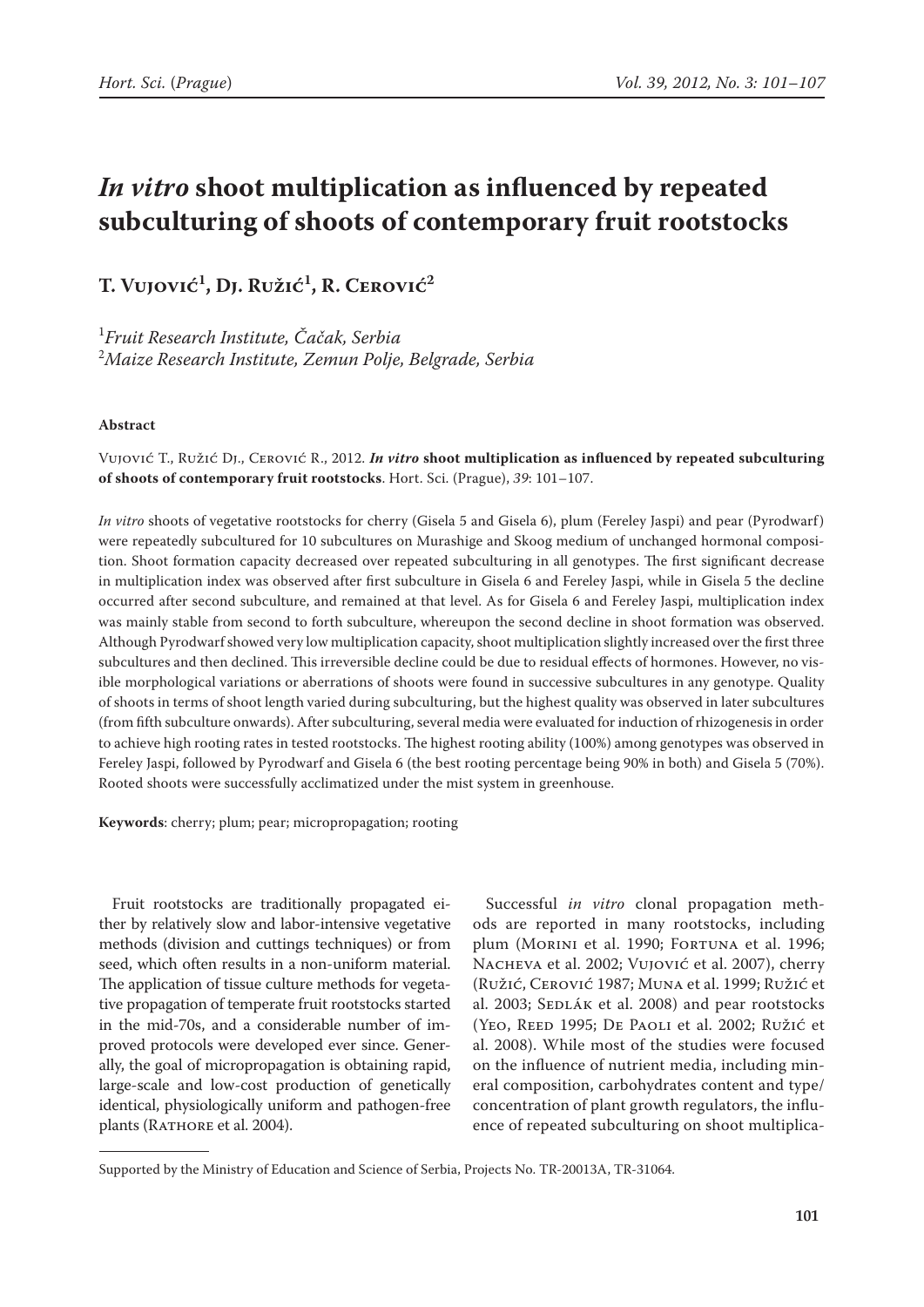tion and growth received less attention in literature (Grant, Hammat 1999).

Generally, subculture effect on multiplication rate of *in vitro* cultures varies from one species to another. A decrease in multiplication potential during long-term growth and repeated subculturing of shoots on medium of constant hormonal composition was reported in six ornamental species and cultivars of Rosaceae (NORTON, NORTON 1986), two cultivars of *Potentilla fruticosa* (Remphrey et al. 1993), various decorative plants (VARJDA, VAR-JDA 2001), pineapple (HAMAD, TAHA 2008) etc. However, the point of decline is highly dependent on treatments applied (hormonal composition of medium, incubation period etc.). Nevertheless, in dwarf raspberry (*Rubus pubescens* Raf.), DEBNATH (2004) noticed that shoot multiplication index as well as shoot length and leaf number increased with subculturing up to the third subculture period, and then remained constant. Similarly, the increase in shoot production with extended time of culturing was reported in cherry and apple rootstocks, and was attributed to rejuvenation of mature tissues during *in vitro* culturing (GRANT, HAMMAT 1999).

Given that plant propagation by tissue culture is usually aimed at high multiplication rate and its maintenance during *in vitro* growth, the objective of this study was to assess the effect of repeated subculturing on shoot multiplication of different fruit rootstocks grown on media of constant hormonal composition.

#### **MATERIAL AND METHODS**

**Plant material**. Four contemporary fruit rootstocks, i.e. cherry rootstocks Gisela 5 and Gisela 6 (*Prunus cerasus* × *Prunus canescens*), plum rootstock Fereley Jaspi (*Prunus salicina* Lindley 'Methley' × *Prunus spinosa* L.) and pear rootstock Pyrodwarf (*Pyrus communis* L.), imported from Germany (Lodder-Unterlagen, Ltd., Dülmen) to Serbia within the framework of the project "Introduction of certification into propagation of fruit planting material (obtaining nuclear stock and establishment of mother plantings with fruit cultivars and rootstocks)", were used for establishing *in vitro* cultures.

**Establishment of aseptic culture**. Initial cultures of all rootstocks were established using actively growing leaf buds selected from screenhousegrown plants. Surface sterilization procedure involved washing explants under running water for 2 h, sterilization in 70% ethanol (1 min and 20 s), and 12 min-soaking in 10% (v/v) commercial bleach solution (0.4%, w/v, final concentration of sodium hypochlorite), followed by triple rinsing with sterile water. Buds 0.3–0.8 cm large were isolated under the stereomicroscope and placed onto MS nutritive medium (Murashige, Skoog 1962) containing 2 mg/l N6-benzyladenine (BA), 0.5 mg/l indole-3-butyric acid (IBA) and 0.1 mg/l gibberellic acid  $(GA_3)$ . The following parameters were monitored: percentage of contamination, percentage of necrotic explants and percentage of explants with leaf rosettes initiation.

**Shoot multiplication as influenced by repeated subculturing.** Upon establishing of aseptic culture, uniform single shoots were multiplied on MS medium of constant hormonal composition. Shoot multiplication of cherry and plum rootstocks (Gisela 5, Gisela 6 and Fereley Jaspi) was monitored on medium supplemented with 1 mg/l BA, 0.1 mg/l IBA and 0.1 mg/l  $GA_3$ . For multiplication of Pyrodwarf pear rootstock we used MS medium containing 0.5 mg/l BA, 0.1 mg/l α-naphthyl acetic acid (NAA) and 0.1 mg/l  $GA_3$ . All multiplication media contained 30 g/l sucrose and 8 g/l agar. The pH value was adjusted to 5.7 before autoclaving at 121°C, 150 kPa for 20 min. Shoots were repeatedly subcultured for ten times at a constant three-week subculture interval (MARINO et al. 1985; YEO, REED 1995). Multiplication parameters, i.e. multiplication index and length of axial and lateral shoots were determined upon each subculture. The multiplication index was defined as the number of newly formed shoots (> 0.5 cm) per initial shoot tip recorded after the stated subculture interval.

Shoot cultures were grown in 100 ml culture vessels containing 50 ml of multiplication medium, at  $23 \pm 1^{\circ}$ C and 16 h-photoperiod (light intensity, 8.83 W/m<sup>2</sup>).

**Rooting and acclimatization**. Shoots of all genotypes were rooted on MS medium with mineral salts reduced to  $\frac{1}{2}$ -strength and organic complex unchanged. Rooting treatments included as follows: (1) medium supplemented with 1 mg/l IBA and 0.1 mg/l  $GA_3$ ; (2) medium supplemented with 1 mg/l NAA and 0.1 mg/l  $GA_{3}$ ; (3) 1-min dip treatment in NAA dissolved in sterile water (500 mg/l) followed by growth on hormone-free (HF) medium. The percentage of rooted plants was determined after 28 days along with the number and length of roots, and height of the rooted plants. Rooted shoots were removed from culture vessels, washed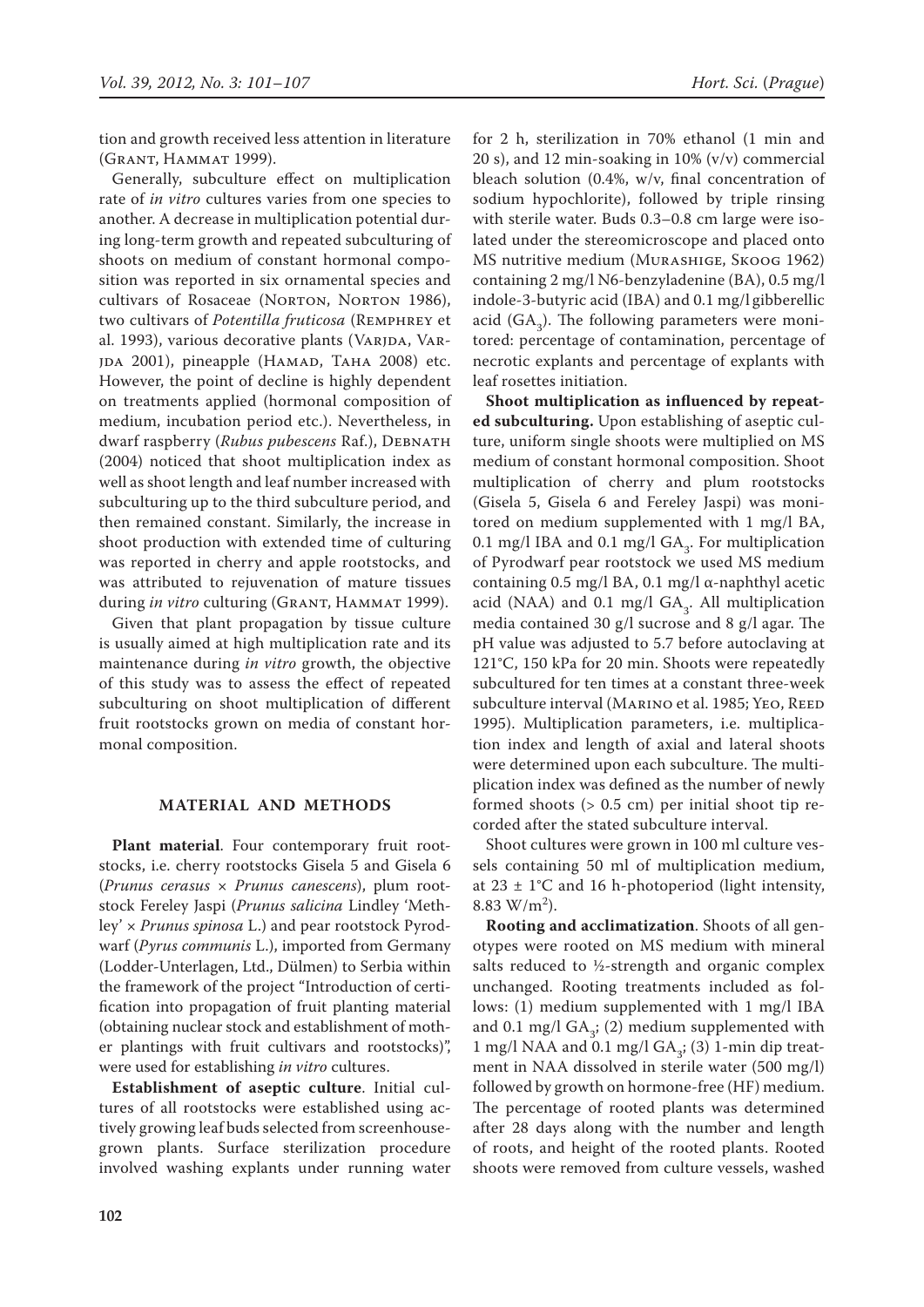

Fig. 1. Establishment of aseptic culture in different rootstocks Mean values of each parameter in different genotypes followed by the same letter are not significantly different according to the Duncan's multiple range test  $(P < 0.05)$ 

### **RESULTS AND DISCUSSION**

Table 1. Effect of successive subcultures on multiplication parameters of cherry rootstocks Gisela 5 and Gisela 6 on MS medium supplemented with BA 1, IBA 0.1 and  $GA_{3}$  0.1 mg/l

| $(\%)$<br>50<br>40<br>30<br>20<br>10<br>$\boldsymbol{0}$ | ታተ.∠                                                                                                                                                                                                                                                                                                                                                                                                                                                                                                                                                                                                                                                                                                                                                                                                                                         | 48.1 <sup>c</sup><br>0.6 <sup>b</sup><br>0 <sub>p</sub> | 28.3 <sup>b</sup><br>4.9 <sup>a</sup><br>0 <sub>p</sub> | $45.8a$ 46.9a<br>11 <sup>c</sup>                                                                                                                                                                                                                                                                                                                                                                                                                                                                                                                                                                                                                                                                                                                                                                                                                                                                                                                                                                                                                                                                                                                                      | multiple range test ( $P < 0.05$ ) | ferent according to the Duncan's |
|----------------------------------------------------------|----------------------------------------------------------------------------------------------------------------------------------------------------------------------------------------------------------------------------------------------------------------------------------------------------------------------------------------------------------------------------------------------------------------------------------------------------------------------------------------------------------------------------------------------------------------------------------------------------------------------------------------------------------------------------------------------------------------------------------------------------------------------------------------------------------------------------------------------|---------------------------------------------------------|---------------------------------------------------------|-----------------------------------------------------------------------------------------------------------------------------------------------------------------------------------------------------------------------------------------------------------------------------------------------------------------------------------------------------------------------------------------------------------------------------------------------------------------------------------------------------------------------------------------------------------------------------------------------------------------------------------------------------------------------------------------------------------------------------------------------------------------------------------------------------------------------------------------------------------------------------------------------------------------------------------------------------------------------------------------------------------------------------------------------------------------------------------------------------------------------------------------------------------------------|------------------------------------|----------------------------------|
|                                                          |                                                                                                                                                                                                                                                                                                                                                                                                                                                                                                                                                                                                                                                                                                                                                                                                                                              | Rate of contamination Rate of explant necrosis          |                                                         | Rosette initiation                                                                                                                                                                                                                                                                                                                                                                                                                                                                                                                                                                                                                                                                                                                                                                                                                                                                                                                                                                                                                                                                                                                                                    |                                    |                                  |
|                                                          | carefully with water to remove adhering medium,<br>transferred to plastic pots containing sterile soil<br>substrate and acclimatized on a 'mist' bench in<br>greenhouse for two weeks.<br>Statistical analysis. All data were analyzed by<br>ANOVA, followed by the Duncan's multiple range<br>test. Data presented in the form of percentage were<br>subjected to arcsine transformation.<br>The establishment of aseptic culture is the first<br>critical step in in vitro propagation process. There<br>are many reports on successful application of so-<br>dium hypochlorite for surface sterilization of ini-<br>tial explants (NORTON, NORTON 1986; GRANT,<br>HAMMATT 1999; DEBNATH 2004). In our mate-<br>rial, bleach, as the source of sodium hypochlorite,<br>medium supplemented with BA 1, IBA 0.1 and GA <sub>3</sub> 0.1 mg/l | RESULTS AND DISCUSSION                                  |                                                         | proved ineffective in disinfecting explants derived<br>from screenhouse-grown plants, probably due to<br>the high level of surface contamination of mother<br>plants. Contamination rates of explants after sur-<br>face sterilization ranged between 48.1% (Fereley<br>Jaspi) and 88.3% (Gisela 6) (Fig. 1). Contamination<br>rate is influenced by growth conditions, and ac-<br>cording to HARTMAN and KESTER (1983), mother<br>plants should be grown in greenhouse under dis-<br>ease- and insect-free conditions, at low humidity<br>and watered so as to avoid overhead irrigation. Also,<br>MUNA et al. (1999) believed that sodium hypochlo-<br>rite is more effective in greenhouse-grown mother<br>plants due to their weak and susceptible cuticles.<br>However, the toxicity to tissues caused by sodium<br>hypochlorite in our experiment was either absent<br>(Gisela 5 and Pyrodwarf) or very low (Gisela 6<br>and Fereley Jaspi), which enabled us to obtain suf-<br>ficient number of aseptic cultures, along with those<br>Table 1. Effect of successive subcultures on multiplication parameters of cherry rootstocks Gisela 5 and Gisela 6 on MS |                                    |                                  |
|                                                          |                                                                                                                                                                                                                                                                                                                                                                                                                                                                                                                                                                                                                                                                                                                                                                                                                                              | Gisela 5                                                |                                                         |                                                                                                                                                                                                                                                                                                                                                                                                                                                                                                                                                                                                                                                                                                                                                                                                                                                                                                                                                                                                                                                                                                                                                                       | Gisela 6                           |                                  |
| Subcul-<br>ture                                          | multiplication<br>index                                                                                                                                                                                                                                                                                                                                                                                                                                                                                                                                                                                                                                                                                                                                                                                                                      | length of axial<br>shoot (cm)                           | length of lateral<br>shoots (cm)                        | multiplication<br>index                                                                                                                                                                                                                                                                                                                                                                                                                                                                                                                                                                                                                                                                                                                                                                                                                                                                                                                                                                                                                                                                                                                                               | length of axial<br>shoot (cm)      | length of lateral<br>shoots (cm) |
| Ī.                                                       | $2.18^{a*}$                                                                                                                                                                                                                                                                                                                                                                                                                                                                                                                                                                                                                                                                                                                                                                                                                                  | 1.05 <sup>bc</sup>                                      | 0.59 <sup>ab</sup>                                      | 3.00 <sup>a</sup>                                                                                                                                                                                                                                                                                                                                                                                                                                                                                                                                                                                                                                                                                                                                                                                                                                                                                                                                                                                                                                                                                                                                                     | $0.80^{\rm d}$                     | 0.53 <sup>d</sup>                |
| 2.                                                       | 2.10 <sup>a</sup>                                                                                                                                                                                                                                                                                                                                                                                                                                                                                                                                                                                                                                                                                                                                                                                                                            | $0.95^{bc}$                                             | $0.57^{\rm b}$                                          | $2.13^{\rm bc}$                                                                                                                                                                                                                                                                                                                                                                                                                                                                                                                                                                                                                                                                                                                                                                                                                                                                                                                                                                                                                                                                                                                                                       | $1.03^{\rm abc}$                   | 0.59 <sup>c</sup>                |
| 3.                                                       | $1.57^{\rm b}$                                                                                                                                                                                                                                                                                                                                                                                                                                                                                                                                                                                                                                                                                                                                                                                                                               | $0.92^{bc}$                                             | $0.60^{ab}$                                             | 1.82 <sup>cd</sup>                                                                                                                                                                                                                                                                                                                                                                                                                                                                                                                                                                                                                                                                                                                                                                                                                                                                                                                                                                                                                                                                                                                                                    | 0.82 <sup>d</sup>                  | $0.63^{bc}$                      |
| 4.                                                       | 1.60 <sup>b</sup>                                                                                                                                                                                                                                                                                                                                                                                                                                                                                                                                                                                                                                                                                                                                                                                                                            | $1.00^{bc}$                                             | $0.60^{ab}$                                             | 2.48 <sup>b</sup>                                                                                                                                                                                                                                                                                                                                                                                                                                                                                                                                                                                                                                                                                                                                                                                                                                                                                                                                                                                                                                                                                                                                                     | 0.93 <sup>bcd</sup>                | $0.64^{bc}$                      |
| 5.                                                       | 1.56 <sup>b</sup>                                                                                                                                                                                                                                                                                                                                                                                                                                                                                                                                                                                                                                                                                                                                                                                                                            | 1.32 <sup>a</sup>                                       | 0.61 <sup>ab</sup>                                      | $1.48^{\rm de}$                                                                                                                                                                                                                                                                                                                                                                                                                                                                                                                                                                                                                                                                                                                                                                                                                                                                                                                                                                                                                                                                                                                                                       | 0.89 <sup>cd</sup>                 | $0.62^{bc}$                      |
| 6.                                                       | 1.59 <sup>b</sup>                                                                                                                                                                                                                                                                                                                                                                                                                                                                                                                                                                                                                                                                                                                                                                                                                            | 1.07 <sup>b</sup>                                       | 0.59 <sup>ab</sup>                                      | $1.74$ <sup>de</sup>                                                                                                                                                                                                                                                                                                                                                                                                                                                                                                                                                                                                                                                                                                                                                                                                                                                                                                                                                                                                                                                                                                                                                  | 1.00 <sup>abc</sup>                | 0.67 <sup>b</sup>                |
| 7.                                                       | 1.59 <sup>b</sup>                                                                                                                                                                                                                                                                                                                                                                                                                                                                                                                                                                                                                                                                                                                                                                                                                            | $1.06^{bc}$                                             | $0.58^{ab}$                                             | 1.39 <sup>e</sup>                                                                                                                                                                                                                                                                                                                                                                                                                                                                                                                                                                                                                                                                                                                                                                                                                                                                                                                                                                                                                                                                                                                                                     | $1.08^{\rm ab}$                    | $0.83^{\rm a}$                   |
| 8.                                                       | 1.24 <sup>b</sup>                                                                                                                                                                                                                                                                                                                                                                                                                                                                                                                                                                                                                                                                                                                                                                                                                            | $1.00^{bc}$                                             | $0.65\mathrm{^a}$                                       | $1.73$ <sup>de</sup>                                                                                                                                                                                                                                                                                                                                                                                                                                                                                                                                                                                                                                                                                                                                                                                                                                                                                                                                                                                                                                                                                                                                                  | $1.11$ <sup>a</sup>                | $0.61^{bc}$                      |
| 9.                                                       | 1.29 <sup>b</sup>                                                                                                                                                                                                                                                                                                                                                                                                                                                                                                                                                                                                                                                                                                                                                                                                                            | $0.82^{\circ}$                                          | $0.54^{b}$                                              | $1.65$ <sup>de</sup>                                                                                                                                                                                                                                                                                                                                                                                                                                                                                                                                                                                                                                                                                                                                                                                                                                                                                                                                                                                                                                                                                                                                                  | $1.02$ <sup>abc</sup>              | 0.78 <sup>a</sup>                |
| 10.                                                      | $1.50^{\rm b}$                                                                                                                                                                                                                                                                                                                                                                                                                                                                                                                                                                                                                                                                                                                                                                                                                               | $1.03^{bc}$                                             | $0.58^{ab}$                                             | $1.70$ <sup>de</sup>                                                                                                                                                                                                                                                                                                                                                                                                                                                                                                                                                                                                                                                                                                                                                                                                                                                                                                                                                                                                                                                                                                                                                  | 0.91 <sub>bcd</sub>                | $0.65^{bc}$                      |
|                                                          | according to the Duncan's multiple range test ( $P < 0.05$ )                                                                                                                                                                                                                                                                                                                                                                                                                                                                                                                                                                                                                                                                                                                                                                                 |                                                         |                                                         | *mean values of multiplication parameters within each column followed by the same letter are not significantly different                                                                                                                                                                                                                                                                                                                                                                                                                                                                                                                                                                                                                                                                                                                                                                                                                                                                                                                                                                                                                                              |                                    |                                  |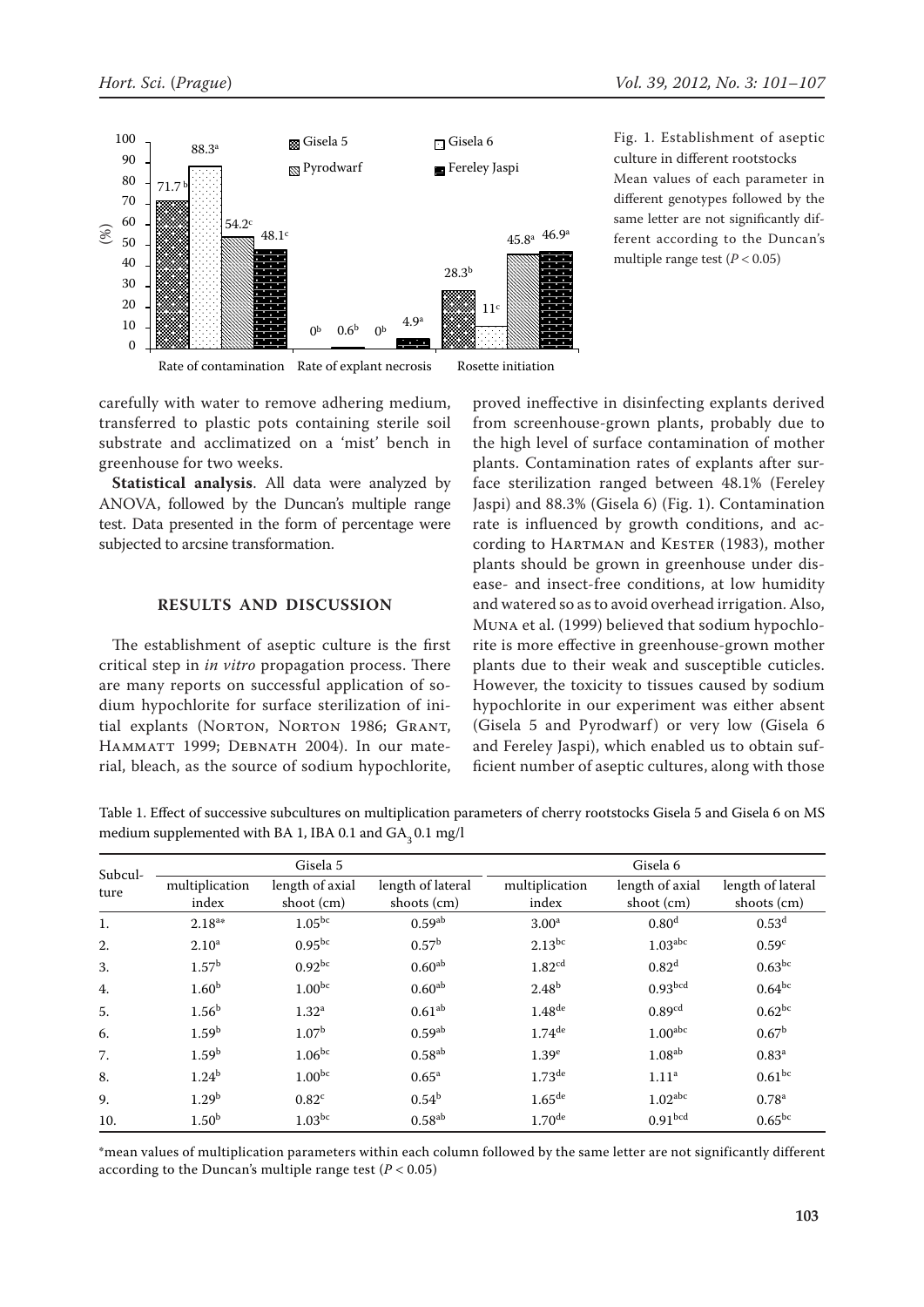Table 2. Effect of successive subcultures on multiplication parameters of plum rootstock Fereley Jaspi on MS medium supplemented with BA 1, IBA 0.1 and  $GA_2$  0.1 mg/l

| Subcul- |                     |                        | Multiplication Length of axial Length of lateral |
|---------|---------------------|------------------------|--------------------------------------------------|
| ture    | index               | shoot (cm)             | shoots (cm)                                      |
| 1.      | $3.24^{a*}$         | 0.89 <sup>f</sup>      | $0.59^{bc}$                                      |
| 2.      | 1.95 <sub>bcd</sub> | 0.90 <sup>f</sup>      | 0.57 <sup>c</sup>                                |
| 3.      | 1.83 <sup>bcd</sup> | $0.91$ <sup>def</sup>  | $0.59^{bc}$                                      |
| 4.      | $2.05^{\rm bc}$     | $1.02^{bcde}$          | $0.66^{ab}$                                      |
| 5.      | 1.26 <sup>e</sup>   | 1.15 <sup>a</sup>      | 0.70 <sup>a</sup>                                |
| 6.      | $2.17^{bc}$         | 0.97 <sup>cdef</sup>   | $0.60^{bc}$                                      |
| 7.      | $1.46^{\rm de}$     | $1.05^{\rm abc}$       | 0.71 <sup>a</sup>                                |
| 8.      | $2.33^{b}$          | $1.13^{ab}$            | 0.57 <sup>c</sup>                                |
| 9.      | $1.67^{\rm cde}$    | $1.03$ <sup>abcd</sup> | 0.56 <sup>c</sup>                                |
| 10.     | 1.95 <sup>bcd</sup> | 0.94 <sup>cdef</sup>   | $0.60^{bc}$                                      |

\*mean values of multiplication parameters within each column followed by the same letter are not significantly different according to the Duncan's multiple range test  $(P < 0.05)$ 

which initiated leaf rosettes to establish further experiments (Fig. 1).

During multiplication stage, the decline in shoot formation capacity over repeated subcultures was observed in all genotypes. The first significant decrease in multiplication index was observed after the first subculture in Gisela 6 and Fereley Jaspi, while in Gisela 5 decline in shoot number formed occurred after the second subculture and remained constant afterwards (Tables 1 and 2). As for Gisela 6 and Fereley Jaspi, multiplication index was mainly stable from second to fourth subculture, whereupon the second decline in shoot formation was observed. During further subculturing, shoot formation capacity of Gisela 6 remained at the same level, while in Fereley Jaspi multiplication index significantly varied in successive subcultures towards the end of the experiment, but never reached the value obtained in first subculture. Likewise, the analysis of *in vitro* branching pattern of two ornamental cultivars of *Potentilla fruticosa* L. showed that shoot multiplication was at its maximum at the beginning of the experiment and then declined (Remphrey et al. 1993). Morphogenetic potential of the tissue gradually decreased (at a more or less steady level) in both cultivars, which indicated that apical control increased during successive subculturing (Remphrey et al. 1993). However, in our experiment, multiplication index decreased sharply in the second/third subculture and once more in the fifth subculture, which might be due to the residual

effects of hormones (inhibitor accumulation). According to Hussain et al. (2007), a sharp decline in shoot formation of *Sterculia urens* Roxb. (second subculture onwards) may be overcome by the reduction of cytokinin (thidiazuron) concentration, which favor continuous production of shoots. Also, VARDJA and VARJDA (2001) reported that a decline in shoot multiplication of *Gerbera* could be delayed to the ninth subculture by reducing the hormone concentration at the fourth subculture and employing the HF medium by the seventh subculture. However, HAMAD and TAHA (2008) reported that extending the incubation period from 30 to 75 days reversed the decline in shoot formation rate over the first three subcultures. They also examined the patterns of shoot formation during 75 days of incubation period. High percentage of shoot formation during the first 30 and the last 15 days of the 75 day-incubation period in each of the four subcultures indicated that it was the lack of promoter rather than accumulation of inhibitors that caused a sharp decline by the fourth subculture (HAMAD, **ТАНА 2008).** 

Although in our experiment pear rootstock Pyrodwarf showed very low multiplication capacity on MS medium containing BA 0.5, NAA 0.1 and  $GA<sub>3</sub>$  0.1 mg/l, shoot multiplication slightly increased over the first three subcultures and then declined (Table 3). NORTON and NORTON (1986) reported similar patterns in shoot multiplication of 6 ornamental species and cultivars of Rosaceae.

Table 3. Effect of successive subcultures on multiplication parameters of pear rootstock Pyrodwarf on MS medium supplemented with BA 0.5, NAA 0.1 and  $GA_3 0.1$  mg/l

| index              | shoot (cm)          | shoots (cm)                                      |
|--------------------|---------------------|--------------------------------------------------|
| $1.23^{c*}$        | 1.51 <sup>abc</sup> | 0.88 <sup>a</sup>                                |
| $1.40^{\rm ab}$    | 1.13 <sup>b</sup>   | $0.68^{\rm bc}$                                  |
| 1.50 <sup>a</sup>  | 1.31 <sup>bcd</sup> | $0.77^{\rm ab}$                                  |
| 1.21 <sup>cd</sup> | $1.55^{\rm abc}$    | $0.72^{b}$                                       |
| $1.27$ bc          | $1.63^{ab}$         | $0.85^{a}$                                       |
| $1.12^{\rm cde}$   | 1.32 <sup>bcd</sup> | 0.57 <sup>cd</sup>                               |
| 1.00 <sup>e</sup>  | 1.81 <sup>a</sup>   |                                                  |
| 1.00 <sup>e</sup>  | 1.22 <sup>cd</sup>  |                                                  |
| $1.05^{\rm de}$    | 1.41 <sup>bcd</sup> | 0.50 <sup>d</sup>                                |
| $1.14$ cde         | 1.40 <sup>bcd</sup> | 0.57 <sup>cd</sup>                               |
|                    |                     | Multiplication Length of axial Length of lateral |

\*mean values of multiplication parameters within each column followed by the same letter are not significantly different according to the Duncan's multiple range test  $(P < 0.05)$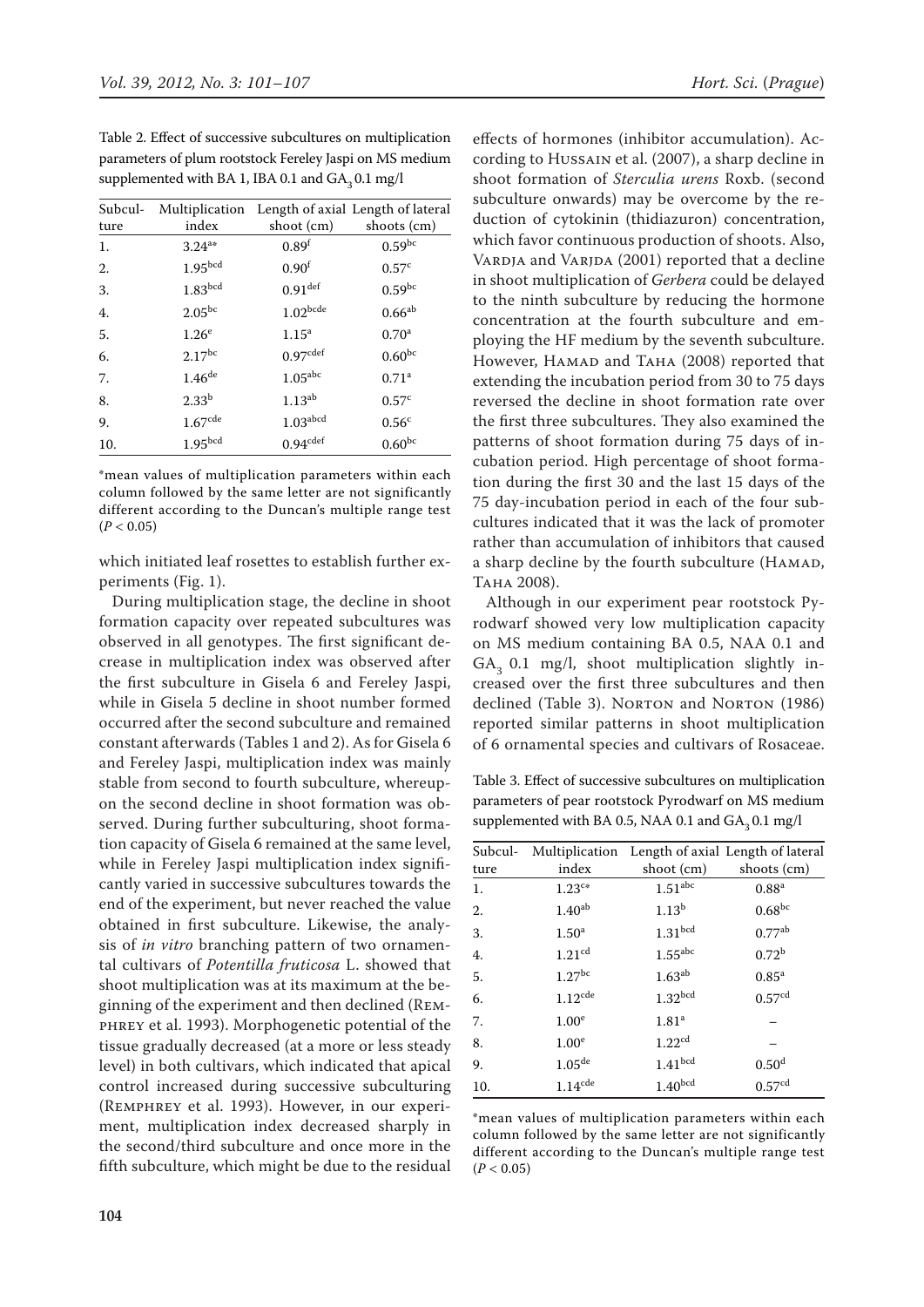

Fig. 2. *In vitro* shoots of different rootstocks in the multiplication stage: (a) Gisela 5; (b) Gisela 6; (c) Fereley Jaspi; (d) Pyrodwarf

According to the authors, irreversible decline could be either due to genetic or epigenetic change resulting from repeated fluxes in cytokinin, nutrient status or sucrose, or to elimination of seasonal environmental fluctuation (NORTON, NORTON 1986).

No visible morphological variations or aberrations of shoots were found in successive subcultures in any genotype (Fig. 2). Although quality of both axial and lateral shoots in terms of shoot length varied during subculturing, the highest values of these parameters were observed in later subcultures (Tables 1-3). HAMAD and TAHA (2008) also reported that the subcultures improved shoot elongation at short-lasting incubation (30 or 45 days). In contrast, NORTON and NORTON (1986) recorded a decrease in shoot length and leaf size after several subcultures, which indicate that besides being affected by external factors, growth is highly influenced by genotype.

After subculturing, the highest rooting ability among genotypes was observed in Fereley Jaspi grown on MS medium containing mineral salts reduced to ½-strength, IBA 1 and  $GA_2$  0.1 mg/l (Table 4, Fig. 3c). Gisela 5 showed similar rooting rates on media containing 1 mg/l IBA or NAA (65% and 70% respectively), although number of roots and plant height were significantly higher when IBA was supplemented (Table 4, Fig. 3a). Concerning the number of roots/shoot, IBA was also found to be more effective than NAA in other *Prunus* representatives (Koubouris, Vasilakakis 2006). In contrast to results obtained for Gisela 5, shoots of Gisela 6 did not root on medium containing IBA (Table 4). The best rooting rate (90%) in this genotype was achieved with 1-min dip treatment in NAA followed by growing on HF medium (Fig. 3b). Pyrodwarf exhibited higher rooting rate (90%, Fig. 3d) along with other rooting parameters on medium supplemented with 1 mg/l IBA than on the one containing NAA (40%, Table 4). Screening of *Pyrus* germplasm for *in vitro* rooting response performed by REED (1995) also showed that IBA or IBA dip procedures were especially suitable for different *Pyrus communis* representatives.

Acclimatization of rooted shoots was highly successful (above 90%) for most rootstocks, with exception of Gisela 5 where shoots exhibited significantly lower potential (61.8%) to acclimatize (Fig. 4). According to YEPES and ADWINCKLE (1994), lack of vascular connections between roots and shoots was implicated in low survival of *in vitro* rooted apple plantlets after transfer to the soil. Similarly, indirect *in vitro* rhizogenesis through callus formation can be one of the reasons for low percentage of acclimatization in Gisela 5, as was shown in pear cultivar Bartlett (Bommineni et al. 2001).



Fig. 3. Rooted shoots of: (a) Gisela 5 on medium supplemented with IBA 1 and GA<sub>2</sub> 0.1 mg/l; (b) Gisela 6 on HF medium after 1-min dip treatment in NAA (500 mg/l); (c) Fereley Jaspi on medium supplemented with IBA 1 and  $GA_2$  0.1 mg/l; (d) Pyrodwarf on medium supplemented with IBA 1 and  $GA_3 0.1$  mg/l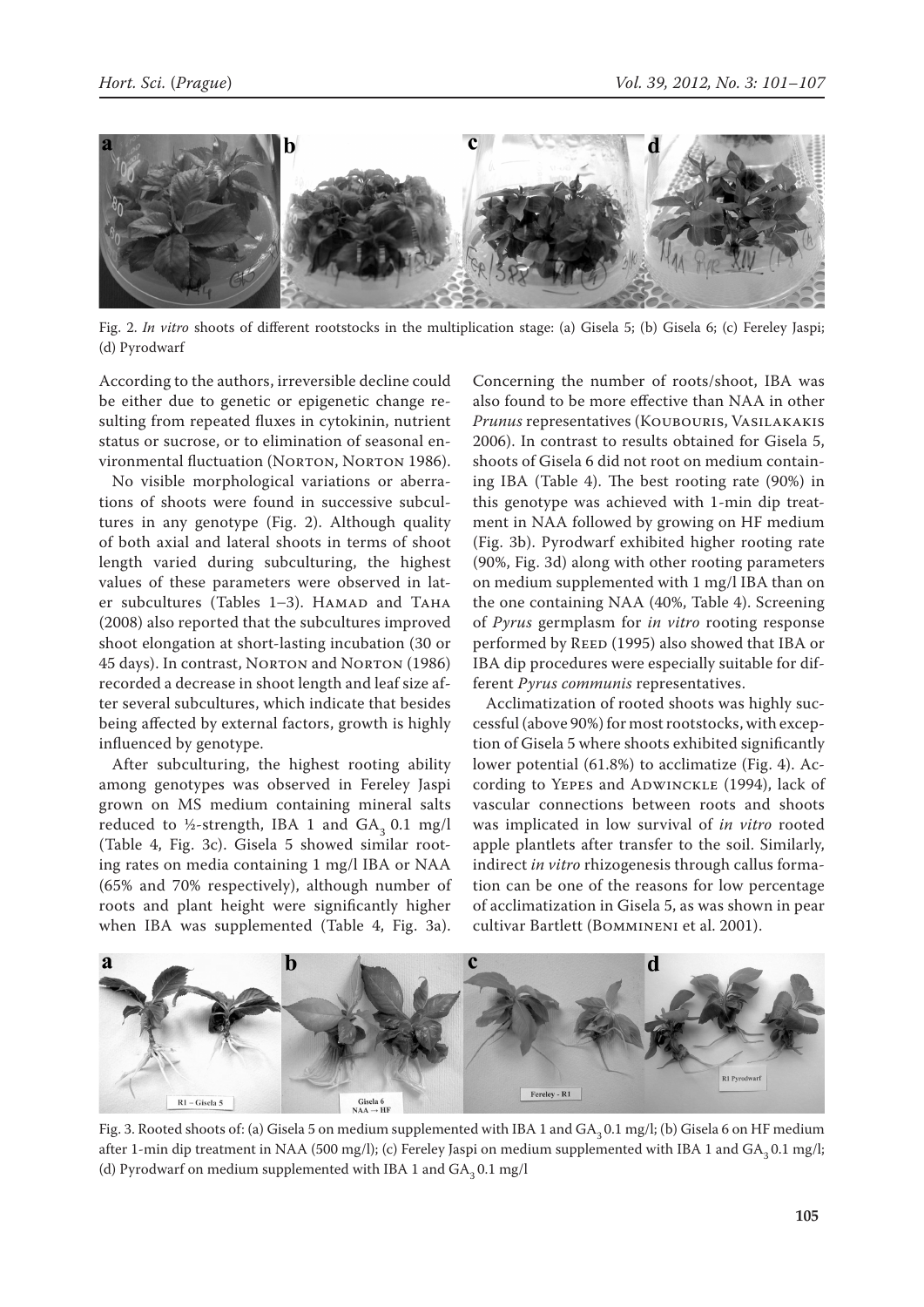| Genotype/rooting treatment | % of rooting     | No. of roots      | Root length (cm)  | Height of shoots (cm) |
|----------------------------|------------------|-------------------|-------------------|-----------------------|
| Gisela 5/1                 | 65 <sup>c</sup>  | 3.9 <sup>b</sup>  | $1.82^{bc}$       | 1.54 <sup>b</sup>     |
| Gisela 5/2                 | 70 <sup>c</sup>  | 2.8 <sup>c</sup>  | 3.08 <sup>a</sup> | $1.31$ <sup>cde</sup> |
| Gisela 5/3                 | 50 <sup>d</sup>  | $2.2^{\text{cd}}$ | $2.13^{b}$        | 1.15 <sup>e</sup>     |
| Gisela 6/1                 | 0 <sup>f</sup>   |                   | -                 |                       |
| Gisela 6/2                 | 35 <sup>e</sup>  | $2.4^{\circ}$     | $1.76^{bc}$       | 1.47 <sup>bc</sup>    |
| Gisela 6/3                 | 90 <sup>b</sup>  | 8.1 <sup>a</sup>  | 3.02 <sup>a</sup> | 1.59 <sup>b</sup>     |
| Pyrodwarf/1                | 90 <sup>b</sup>  | 4.4 <sup>b</sup>  | 2.08 <sup>b</sup> | 1.89 <sup>a</sup>     |
| Pyrodwarf/2                | 40 <sup>de</sup> | 1.1 <sup>d</sup>  | 1.48 <sup>c</sup> | $1.26$ <sup>de</sup>  |
| Fereley Jaspi/1            | 100 <sup>a</sup> | 4.7 <sup>b</sup>  | 3.00 <sup>a</sup> | 1.45 <sup>bcd</sup>   |

Table 4. Parameters of shoots rooting in different rootstocks

\*mean values of rooting parameters within each column followed by the same letter are not significantly different according to the Duncan's multiple range test  $(P < 0.05)$ ; 1 – medium supplemented with IBA 1 and GA<sub>3</sub> 0.1 mg/l; 2 – medium supplemented with NAA 1 and  $GA_3 0.1$  mg/l;  $3 - 1$ -min dip treatment in NAA (500 mg/l) followed by growth on HF medium



Fig. 4. The comparison of acclimatization rates in rooted shoots of different rootstocks. Values followed by the same letter are not significantly different according to the Duncan's multiple range test (*P* < 0.05)

## **CONCLUSION**

A shoot multiplication protocol could have a large impact on our ability to rapidly multiply *in vitro* desirable fruit rootstocks and ensure plant availability throughout the year accordingly. In this study, the decline in shoot multiplication rate was observed over the repeated subcultures, which implies necessity for further investigation in order to find the proper method of restoring proliferation capacity of *in vitro* shoots and/or delay the decline in rate for several subcultures. Given that the decline in multiplication index was already observed after the second subculture, it is neccesary to determine if and when cytokinin concentration should be reduced, or if hormon-free medium can be empoyed to delay the decrease.

#### **References**

- Bommineni V.R., Mathews H., Samuel S.B., Kramer M., Wagner D.R., 2001. A new method for rapid *in vitro* propagation of apple and pear. HortScience, *36*: 1102–1106.
- De Paoli G., Subirà E., Battistini A., 2002. *In vitro* rooting of Pyrodwarf and Cydomalus, two rootstocks for pear, under photoautotrophic conditions. Acta Horticulturae, *596*: 463–467.
- DEBNATH S.C., 2004. Clonal propagation of dwarf raspberry (*Rubus pubescens* Raf.) through *in vitro* axillary shoot proliferation. Plant Growth Regulation, *43*: 179–186.
- Fortuna F., Citernesi A.S., Morini S., Vitagliano C., GIOVANNETTI M., 1996. Influence of arbuscular mycorrhizae and phosphate fertilization on shoot apical growth of micropropagated apple and plum rootstocks. Tree Physiology, *16*: 757–763.
- Grant N.J., Hammat N., 1999. Increased root and shoot production during micropropagation of cherry and apple rootstocks: effect of subculture frequency. Tree Physiology, *19*: 899–903.
- Hamad A.M., Taha R.M., 2008. Effect of sequential subcultures on *in vitro* proliferation capacity and shoot formation pattern of pineapple (*Ananas comosus* L. Merr.) over different incubation periods. Scientia Horticulturae, *117*: 329–334.
- Hartman H.T., Kester D.E., 1983. Plant Propagation, Principles and Practices. New Jersey, Prentice-Hall Inc.
- Hussain T.M., Chandrasekhar T., Gopal G.R., 2007. High frequency shoot regeneration of *Sterculia urens* Roxb. an endangered tree species through cotyledonary node cultures. African Journal of Biotechnology, *6*: 1643–1649.
- Koubouris G.,Vasilakakis M., 2006. Improvement of *in vitro* propagation of apricot cultivar Bebecou. Plant Cell Tissue and Organ Culture, *85*: 173–180.